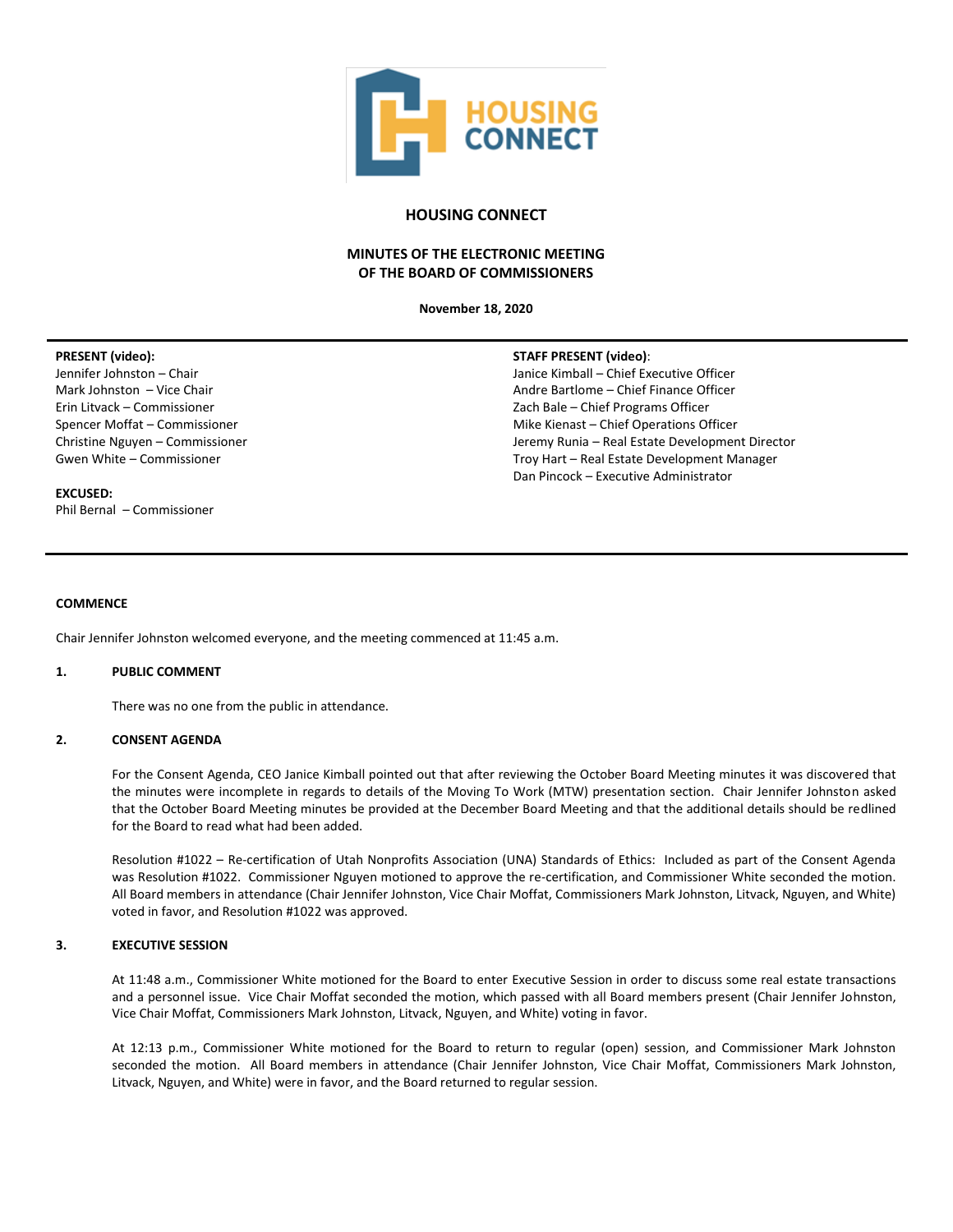## **4. ACTION ITEMS**

Resolution #1021A – Authorization of Section 8 preference (amendment): Housing Connect CEO Janice Kimball explained that the preference which the Board approved earlier this year (and later extended) inadvertently added age to the preference and that Housing Connect wanted to broaden it to meet the criteria for those who are at risk of COVID complications via this amendment, as well as to extend the deadline to June 30, 2021. Housing Connect Chief Programs Officer (CPO) Zach Bale added that the community is doing a great job of coordinating this preference (and the 25 vouchers from Move On) and that the amendment is needed for the vouchers to be implemented effectively.

Chair Jennifer Johnston clarified that this is the same resolution as approved last month, except that the age limitation (55 and older) has been removed in order to expand the preference and that the date has been extended to June 30.

Commissioner Mark Johnston asked whether the Coordinated Entry group is using the current CDC guidelines for the COVID-related provisions. CPO Zach Bale was able to look up the Coordinated Entry Standards for meeting this condition: 1) households containing a person who is 60 years of age or older who has an underlying health condition, as outlined by the CDC and health departments; 2) households containing a person who is 60 years of age or older; or 3) households containing a person with an underlying health condition as outlined by CDC and health departments.

Commissioner Mark Johnston expressed his concern that if age is taken out of the provision for prioritizing these vouchers that it seemed to him that the agency would then not be following what the CDC suggests, which is that age is one of the two primary reasons for hospitalization and death due to COVID (the other being underlying conditions). CEO Janice Kimball remarked that age is being removed from Housing Connect's requirements and that the agency will defer to what the CDC and health departments recommend, which, as Chair Jennifer Johnston pointed out, includes age as part of their criteria. CEO Janice Kimball pointed out that the amended resolution is broader so that someone could be younger and have the risk factors and qualify but that age is still taken into account.

Commissioner Litvack motioned for the Board to approve amended Resolution #1021, and Commissioner White seconded, with all Board members present (Chair Jennifer Johnston, Vice Chair Moffat, Commissioners Mark Johnston, Litvack, Nguyen, and White) voting in favor.

Calendar-Year Budgets: Chief Financial Officer (CFO) Andre Bartlome presented the budgets for the two entities owned by Housing Connect which operate on a calendar-year budget: Villa Charmant and Frontier. Both properties are owned 100% by Housing Connect, as the investor partners were unwound earlier this year. He said that there was no significant difference from what was budgeted and that Frontier is expected to make a \$13,000 profit, while it is anticipated that Villa Charmant will make \$35,000 in profits. He further explained that there with the re-financing of Villa Charmant earlier this year, the agency plans to use the funds from the re-finance savings for capital items, which is budgeted to be \$133,000.

Vice Chair Moffat motioned to approve the calendar-year budgets, and Commissioner Nguyen seconded the motion. All of the Board members in attendance (Chair Jennifer Johnston, Vice Chair Moffat, Commissioners Mark Johnston, Litvack, Nguyen, and White) voted affirmatively, and the calendar-year budgets were approved.

Resolution #1023 – Sunset Gardens: Having discussed this resolution during the Housing Opportunities, Inc. (HOI) Board meeting, Commissioner Nguyen motioned to approve this resolution, and Vice Chair Moffat seconded the motion, with all of the Board members in attendance (Chair Jennifer Johnston, Vice Chair Moffat, Commissioners Mark Johnston, Litvack, Nguyen, and White) voting affirmatively, and Resolution #1023 was approved.

Housing Connect audit report: This action was moved to the December Board meeting.

Staff holiday gift: As discussed in the Executive Session, it was proposed that a holiday bonus be given to Housing Connect employees and partners. CFO Andre Bartlome clarified that all of the bonus money would come out of the Employee Support Fund, which would diminish this account further, and this will need to be re-visited again next year. Commissioner Litvack motioned for the Board to approve the proposed bonus (\$125), and Commissioner Nguyen seconded the motion, which received favorable support from all of the Board members in attendance (Chair Jennifer Johnston, Vice Chair Moffat, Commissioners Mark Johnston, Litvack, Nguyen, and White).

## **5. CEO's REPORT**

Housing Connect CEO Janice Kimball provided an update to the Board on the New City Plaza project. Presently, the goal is to figure out how to bring both buildings together and to have a central entry point/corridor (Building C) between the two properties. She invited Housing Connect Real Estate Development Manager Troy Hart to present the architectural drawings and other information. Troy Hart gave some background on the property and provided an aerial map, an artist's rendering of the new addition, and additional drawings showing layout, office, storage, and leased spaces. For the relocation of tenants, CEO Janice Kimball explained that Housing Connect is still working through the process, and once a construction partner has been identified, the agency will have an idea of how the construction partner wants to stage the relocation process and will proceed accordingly. She pointed out that both Housing Connect and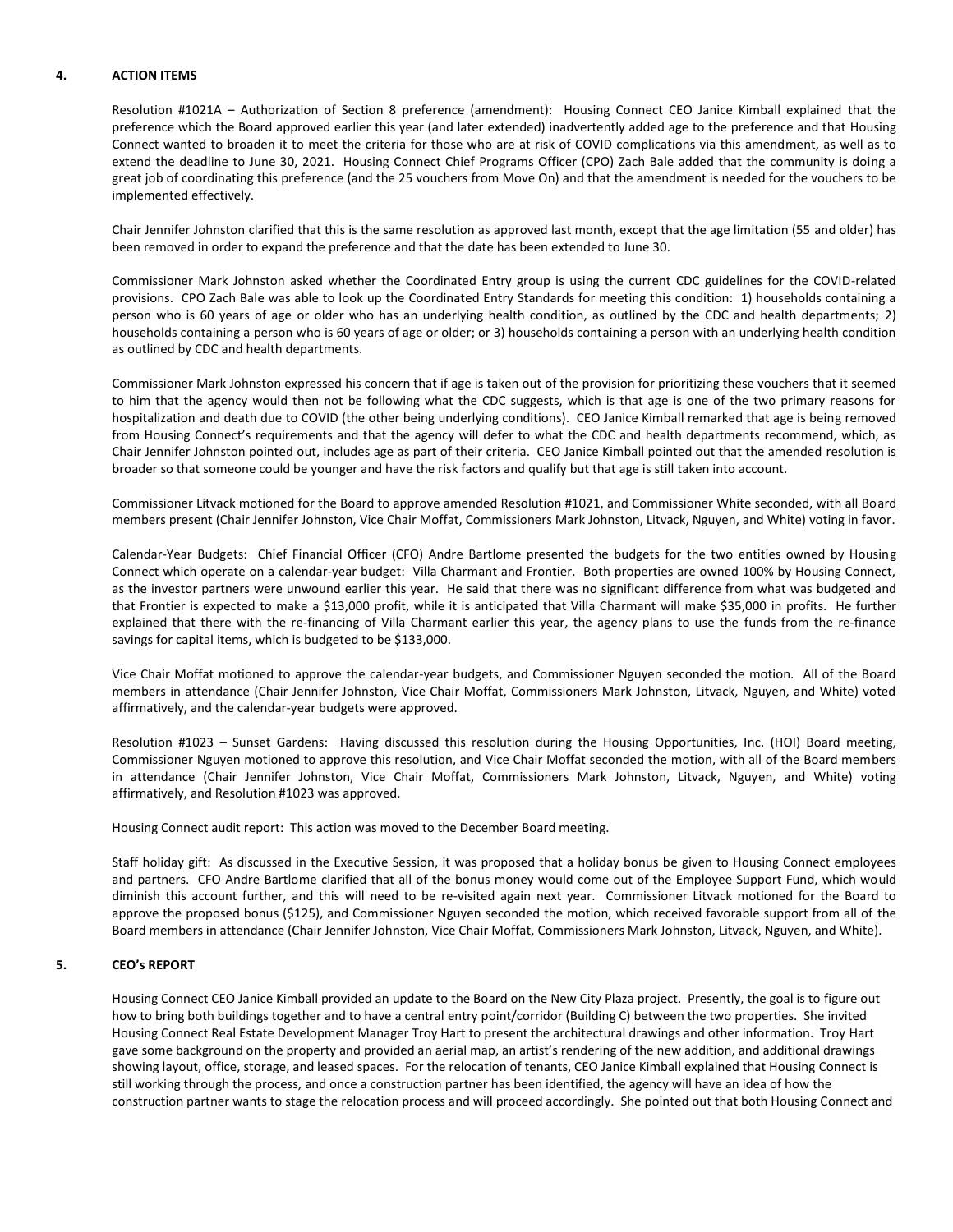the Housing Authority of Salt Lake City have paused on leasing because of the disruption and costs associated with relocating so many people.

CEO Janice Kimball provided brief updates on other agency activities:

- 50th year anniversary: Unfortunately, due to COVID, the activities around the anniversary have taken a back seat. There is a video being worked on. The official anniversary date is the day after the Board meeting: Thursday, November 19.

- Housing inspections: Inspections have been done to make sure Housing Connect is addressing health and safety issues. Inspectors have been in all of Housing Connect's physical units to change out filters, check smoke and CO2 detectors, look for leaks, and address any housekeeping issues. She noted there were some minor issues but no major issues, and that, most importantly, staff were kept safe.

- Housing Connect has been notified that it will receive 75 new Mainstream vouchers (for non-elderly and disabled households).

- The agency is watching closely the continuing resolution budget issue (the budget is set to expire on December 11), and it is uncertain whether Congress will pass new budgets, although housing is considered to be an essential service.

- CDC's eviction moratorium will lapse on December 31. It is unlikely any action under the new administration will take place until February 1. On the state level, the Utah Housing Affordability Commission has made a request to Governor Herbert and Governor-elect Cox to extend the rent eviction moratorium and also to find funding to bridge the gap for rent assistance on both sides (relief for tenants and relief for property owners/landlords).

- Moving To Work (MTW): CEO Janice Kimball discussed and presented Housing Connect's views regarding Moving To Work. She presented the following slides and information:

## *Housing Connect's vision*

1) To preserve and expand affordable housing options and to leverage the platform of housing for the greater good;

2) Access to affordable housing is a game changer, and the benefits to residents, if access to supportive services is included, can be amplified.

## *MTW's statutory objectives*

The three areas that Housing Connect has to focus on:

- 1) Using federal dollars more efficiently;
- 2) Increasing housing choices for low-income families;
- 3) Helping residents to become self-sufficient with employment services (i.e., promoting self-sufficiency)

*How Housing Connect plans to use federal dollars more efficiently*

1) Reduce functions that are labor intensive and overly complicated. The biggest one is how rent and income are calculated. The rent study will help with that.

2) Steamline documentation, policies, and inspections by converting public housing to Project-Based Section 8. Housing Connect would look to merge its public housing into Project-Based Section 8. By doing so, the agency would be able to standardize all of the processes and procedures.

3) Implement site-based waiting lists. This will allow Housing Connect to manage more like a market property for its public housing properties.

4) Allow residents to self-certify assets under \$50,000. Housing Connect tenants do not have those assets, and obtaining the verification is really cumbersome.

5) Implement risk-based assessments for HQS. Allow for use of inspection from other entities and schedule HQS by location instead of by time.

## *Increase housing choices for low-income families*

- 1) Convert public housing units to Project-Based Section 8. This is a game changer and will allow Housing Connect to preserve those properties long-term and to layer in services where appropriate. Under Project-Based Vouchers, Housing Connect would have the money to take care of the property and to manage it well and contract or bring in needed services.
- 2) Housing Connect would use Project-Based Vouchers to spur development of properties, increase Permanent Supportive Housing (PSH) units, and access to the southern part of Salt Lake County/areas of opportunity.
- 3) Work with landlords to remove barriers and increase and incentivize the use of (HCV) vouchers. Housing Connect would look to